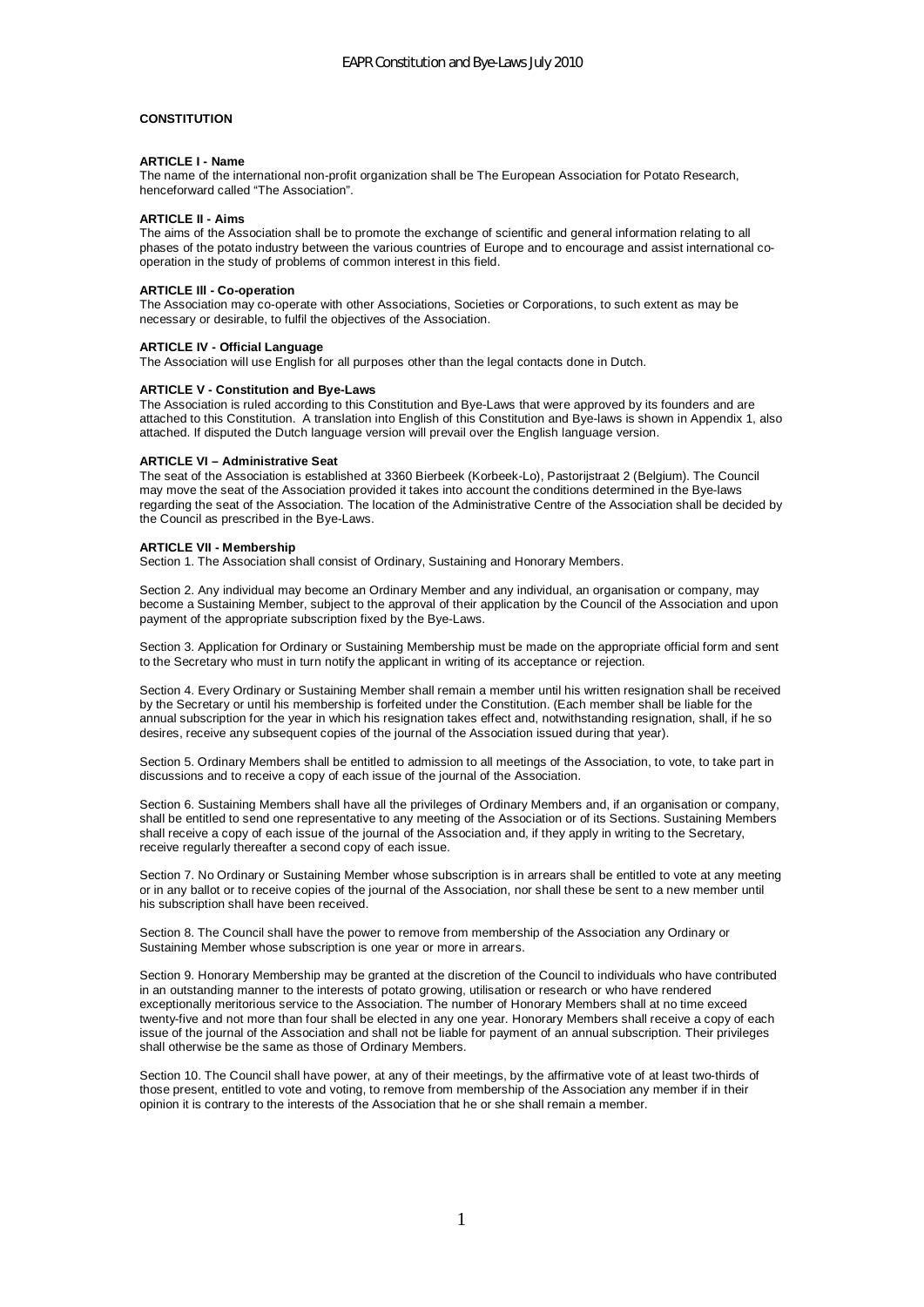### **ARTICLE VIII – Council**

Section 1. The Association is governed by a Council consisting of at least nine members acting as the managing body and is composed of the current Officers and four Council members elected at the General Meeting of the Association held at the Triennial Conference as described in Article X Section 2.

Section 2. The Council is presided over by a President who convenes the meetings of the Council at his discretion or upon the written request of not less than three of the members of the Council. Not less than one meeting shall be held each year. The presence of a majority of the Council shall constitute a quorum for the transaction of business.

Section 3. The Council shall report at each Ordinary General Meeting of the Association on the work of the previous three years.

Section 4. The Council has power in all issues of governance and management with the exception of those that are vested in the Ordinary General Meeting. It can delegate day-to-day management to the President, or to an administrator, or to any other person appointed to this effect.

Section 5. All decisions that legally commit the Association need to be signed by two members of the Council of whom one is the President. The President or another member of the Council appointed by the President represents the Council as effective officer at the General Meeting and legally represents the Association as prosecuting or opposing party.

#### **ARTICLE IX Special elective offices (Officers) within the Council**

Section 1. The special elective offices within the Council are those of President, Vice-President, President-Elect, Secretary and Treasurer. They are called the Officers.

Section 2. The duties of these officers are written down in the Bye-laws.

#### **ARTICLE X - Election or Appointment of Officers and Councillors**

Section 1. The members of the Council shall be elected at the Ordinary General Meeting of the Association held during the Triennial Conference. This General Meeting also appoints the elective offices within the Council of President, Vice-President, President-Elect, Secretary and Treasurer. They shall hold office from the end of that Conference until the conclusion of the following Triennial Conference.

Section 2. Only members of the Association residing in the country in which it has been decided to hold the next Triennial Conference shall be eligible for nomination for the office of President. The Vice-President shall be eligible for re-election without limitation as to the number of consecutive periods of office. No other Councillor may serve for more than two consecutive terms of three years. Nominations for Officers and Councillors shall be made by the Council and published in the journal of the Association or otherwise circulated to members, together with the names of the retiring Officers and Councillors, not less than three months before the opening of the Triennial Conference at which the election is to be held. Additional nominations, which must have the signed approval of the nominee, and be supported by the signatures of not less than ten members of the Association, may be submitted to the Secretary, to be in his hands not less than one month before the opening of the Conference. A full list of nominations will be handed to all members registering at the Conference. In any case where the number of nominations exceeds the number of vacancies, election shall be by ballot in the manner prescribed in the Bye-Laws.

Section 3. The Council may fill by appointment any vacancy on the Council occurring within the prescribed term, such appointment to continue until the conclusion of the next Triennial Conference.

## **ARTICLE XI - Subject Sections**

Section 1. The formation of Subject Sections within the Association shall be encouraged. Approval of Council must be obtained before a Section is formed.

Section 2. During the Triennial Conference each Section shall elect a Chairman who shall hold office until the conclusion of the next Triennial Conference. Chairmen shall be eligible for re-election.

Section 3. Sections shall conduct their own business and hold their own meetings when and where they deem it desirable but Section Chairman must notify the Association Secretary of Section activities in advance and report on such activities in the Official Publication of the Association.

Section 4. While the Association shall render all possible assistance to its Sections it shall not accept financial or any other liability for their activities.

#### **ARTICLE XII - Conferences and General Meetings**

Section 1. A full Conference of the Association shall normally be held every third year at such time and place as the Council shall direct, subject to the limitation that it shall not be held twice in the same country within a period of twelve years. Members shall be informed of the country in which each Conference is to be held not less than three months before the previous Conference.

Section 2. An Ordinary General Meeting of the Association shall be held during each Triennial Conference and twenty members shall constitute a quorum for the transaction of business at this or any Extraordinary General Meeting of the Association.

Section 3. The President may appoint Conference Officers at any time during his or her term of office to assist in the organization of the Triennial Conference. These Officers need not be members of the Association.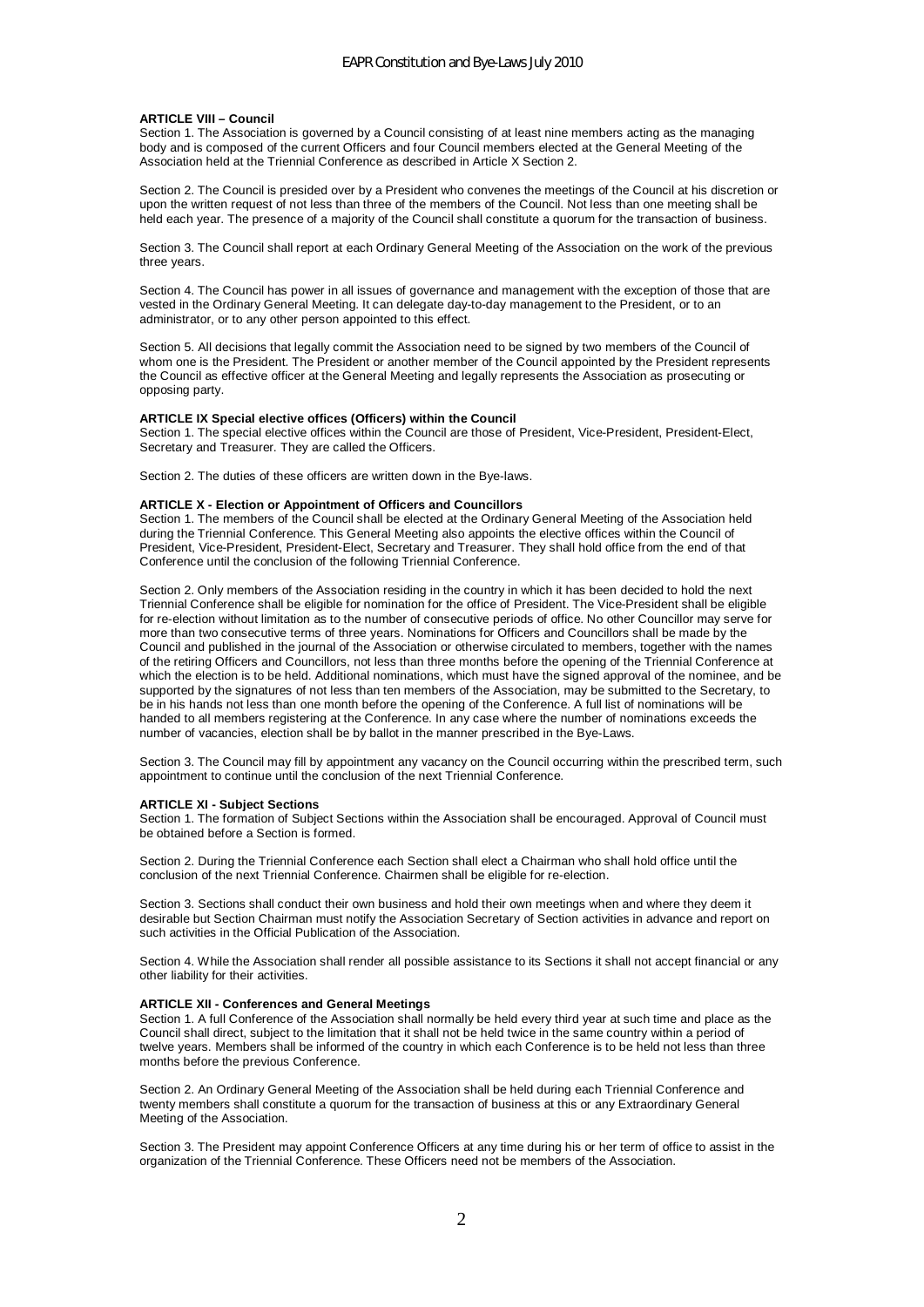Section 4. Local conferences and special meetings may be arranged at the discretion of the Council.

### **ARTICLE XIII - Committees and Conduct of Association Business**

Section 1. The Council shall appoint such standing and special committees and representatives as may be appropriate to conduct the business of the Association.

Section 2. Such committees and representatives shall report to the Council as required.

Section 3. A postal ballot among all members on questions affecting the interests of the Association may be held either by decision of the Council or on receipt by the Secretary of the written request of at least twenty-five members. In the latter case, such ballot must be taken within three months of the date of receipt of the request which must specify the question to be submitted to the members. A majority of those entitled to vote and voting in such a ballot shall decide all questions other than those involving a change in the Constitution or the dissolution of the Association, whereas it shall be necessary that at least two-thirds of those entitled to vote and voting shall vote in favour of the change or dissolution. (Article XVII, Section 1 and Section 2).

Section 4. The Council may appoint at their discretion a part-time or full-time salaried Assistant Administrative Officer who shall be paid from Association funds.

#### **ARTICLE XIV - Journal of the Association**

Section 1. The Association shall publish a journal to be known as POTATO RESEARCH which shall be the Official Journal of the Association.

Section 2. The Council shall be responsible for the journal and shall appoint Editors as prescribed in the Bye-Laws.

Section 3. The Council may authorise the Editors to employ such assistants, paid or unpaid, as may be necessary for the proper conduct of their work.

#### **ARTICLE XV - Expenses of Members**

It shall be competent to reimburse any member of the Association for any expenses incurred by him with the approval of the Council in the business of the Association.

### **ARTICLE XVI - Audit**

Section 1. An audit of the receipts and disbursements shall be made annually by an Accountant appointed by the Council, and legally qualified to issue such audit in the country in which the Administrative Centre is located. His report, together with those of the Treasurer, must be approved by the Council. The certified Balance Sheet must thereafter be published in the journal of the Association. The Treasurer shall report on the finances of the Association at each Ordinary General Meeting of the Association.

Section 2. The approval of the financial reports by the General Meeting automatically discharges liability of the individual members of the Council vis-à-vis the Association.

#### **ARTICLE XVII - Dissolution**

Section 1. The Association shall be dissolved by the affirmative vote of at least two-thirds of the members entitled to vote and voting in a General Meeting, as approved in Article XIII Section 3. The dissolution is laid down by a notarial act.

Section 2. On dissolution, the funds of the Association remaining after liquidation of all its just liabilities shall be transferred to an association, foundation or institute with similar aims to the Association. If there are several such institutions the General Meeting will make a choice or approve the distribution of the assets over eligible institutions.

#### **ARTICLE XVIII – Amending the Constitution**

This Constitution may be amended at any General Meeting of the Association provided that any proposed amendment has been approved by the Council, that notice of the proposed amendment has been circulated by the Secretary to members not less than one month prior to the meeting at which such amendment is to be considered and that it receives the affirmative vote of at least two-thirds of those present, entitled to vote and voting. This Constitution may also be amended by the affirmative vote of at least two-thirds of those entitled to vote and voting in a postal ballot among all members as approved in Article XIII Section 3 subject to the pre-requisite approval of any such amendment by the Council of the Association. Each amendment of the Constitution needs to be laid down by notarial act.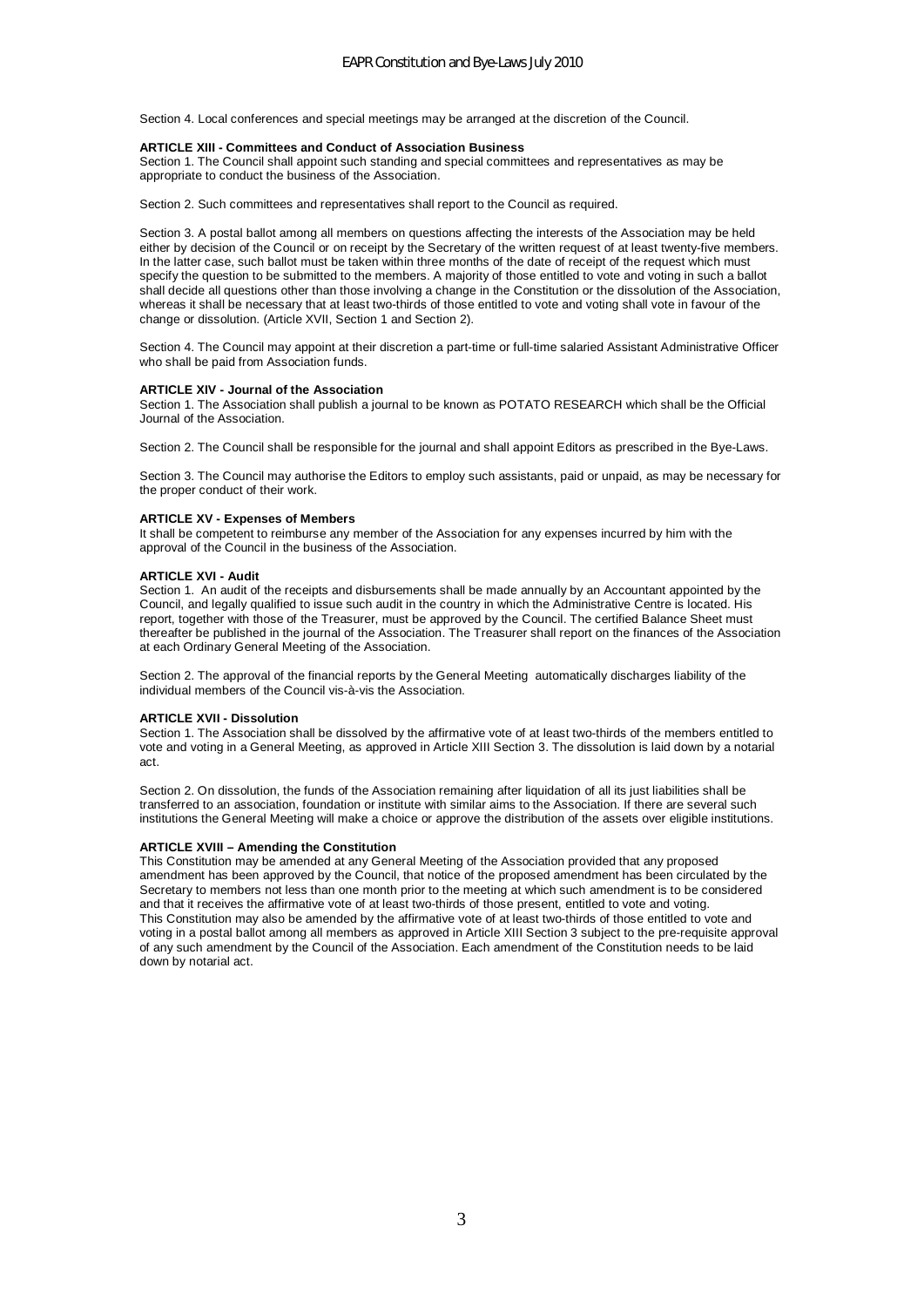# **APPENDIX 1**

## **BYE-LAWS**

## **1. Administrative Centre**

Having regard to the difficulties and expenses involved, the location of the Administrative Centre shall be changed only when circumstances render this essential for the proper discharge of the business of the Association.

#### **2. Subscriptions and Fees**

A. Subscriptions are due 1st January of the year in which the Member is enrolled and on 1st January of each year thereafter. Those applying for Ordinary or Sustaining Membership on or after 1st October in any year shall, if their application is approved by Council, have the option of deferring their enrolment until the 1st January following. Ordinary Members and Sustaining Members shall pay an annual subscription, which is determined by Council.

B. The Roll of Sustaining Members shall be printed in each number of the journal of the Association in acknowledgement of their assistance to the Association.

C. The fee to be charged to those registering at the Triennial Conference shall be decided by the Council.

## **3. Duties of Officers**

A. The President shall preside at General Meetings of the Association and at the opening of the Triennial Conference. He shall serve as Chairman of the Council.

B. The Vice-President shall assume the duties of the President in his absence or incapacity and shall serve as a member of the Council.

C. The Secretary shall keep the records of the Association at all of the regular or special meetings and a record of meetings of the Council. He shall make necessary arrangements for meetings at the direction of the Council. He shall report to the Council on his work as Secretary as and when required.

D. The Treasurer shall keep, or cause to be kept, full and accurate accounts of receipts and disbursements in books belonging to the Association and shall deposit all moneys and other valuable effects in the name of and to the credit of the legally constituted body designated in Article XVI Section 1 of the Constitution, in such depositories as may from time to time be designated by the Council. He shall disburse the funds of the Association as may be ordered by the Council, taking proper receipts for such disbursements and shall render to the Council, whenever they may require it, an account of all his transactions as Treasurer and of the financial condition of the Association. He shall also report to the Association as prescribed in Article XVI Section 2, of the Constitution. He shall serve as a member of the Council.

## **4. Duties of the Council**

The Council shall act for the Association in the interim between General Meetings and shall consider matters of general policy in the Association and present their recommendations at each General Meeting or as otherwise approved in Article XIII Section 3 of the Constitution. The Council shall meet prior to each General Meeting of the Association and at other times approved in Article IX Section 2 of the Constitution.

#### **5. Ordinary General Meetings**

A. Business: Business shall be conducted in the English language. The order of business shall be:

- 1. The Minutes of the last Ordinary General Meeting including the results of any postal ballots held under Article XIII Section 3 of the Constitution.
- 2. The Minutes of any Extraordinary General Meeting held since the last Ordinary General Meeting.
- 3. Report of the Council on the work of the previous three years, including the work of all standing and special committees.
- 4. Report of the Treasurer.
- 5. Report on the journal of the Association.
- 6. Election of Officers and Councillors.
- 7. Any other competent business.

B. Voting Procedure: Where a ballot is not required under the Constitution or Bye-Laws, voting shall be by show of hands, unless otherwise directed by the Chairman. The Chairman shall nominate two tellers or scrutineers from among the members present. Unless otherwise laid down in the Constitution or Bye-Laws, a majority of those entitled to vote and voting shall decide any issue.

C. Election of Officers and Councillors: Ballot papers shall be distributed to all members present at the meeting. These papers shall be completed, folded in half, and placed in the ballot box provided. The Chairman shall nominate two scrutineers (not candidates) from among the members present. In the presence of the meeting these scrutineers shall open the ballot box and count the votes. The Chairman shall announce the results. For the offices of President, Vice-President, Secretary and Treasurer, the candidate for whom the highest number of votes have been cast shall be deemed elected; the four vacancies for Councillors shall be filled by the four candidates for whom the highest, second highest, third highest, and fourth highest numbers of votes have been cast, respectively. In the event of an inconclusive vote the undecided vacancies shall be filled by ballot between the relevant candidates for whom equal numbers of votes were cast.